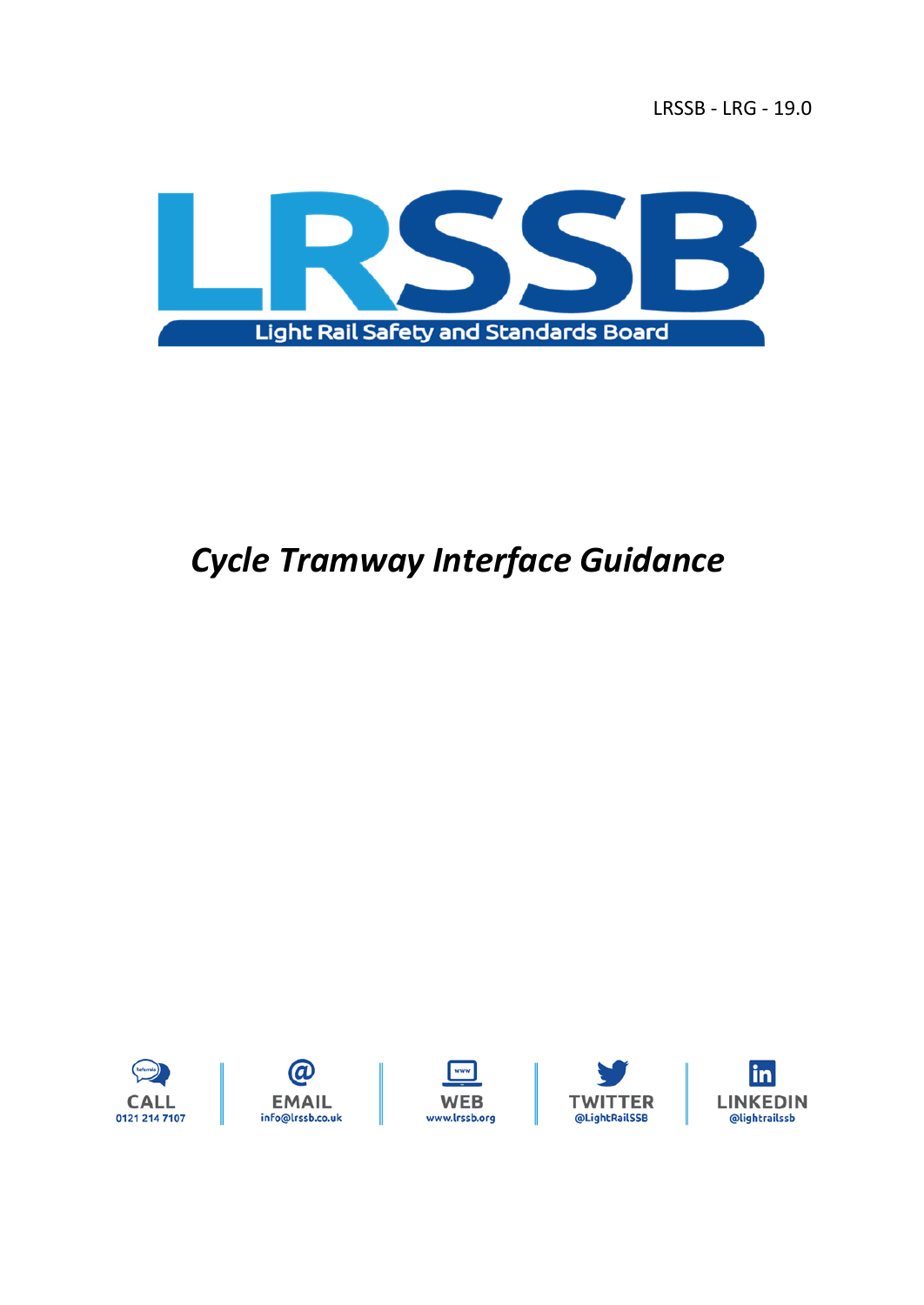

# **CYCLE TRAMWAY INTERFACE GUIDANCE**

| <b>LRSSB - LRG - 19.0</b> |            |  |
|---------------------------|------------|--|
| Issue                     |            |  |
| Revision                  | n          |  |
| Date                      | 26/11/2021 |  |
| Page                      | 1 of $12$  |  |

| <b>TITLE:</b>                                                                                                                                                                                                                                                                    |                  | <b>CYCLE TRAMWAY INTERFACE GUIDANCE</b> |                     |                |              |                                      |                                                                              |  |
|----------------------------------------------------------------------------------------------------------------------------------------------------------------------------------------------------------------------------------------------------------------------------------|------------------|-----------------------------------------|---------------------|----------------|--------------|--------------------------------------|------------------------------------------------------------------------------|--|
| <b>REF:</b>                                                                                                                                                                                                                                                                      |                  | LRG 19.0                                |                     | <b>STATUS:</b> |              | <b>FINAL</b>                         |                                                                              |  |
| <b>ISSUE:</b>                                                                                                                                                                                                                                                                    | 01               | <b>REVISION:</b><br>00                  |                     |                | <b>DATE:</b> |                                      | 26/11/2021                                                                   |  |
| DEPT:                                                                                                                                                                                                                                                                            |                  | <b>LRSSB Safety Assurance</b>           |                     |                |              | <b>REVIEW DUE:</b>                   | 26/11/2022                                                                   |  |
| <b>DOCUMENT OWNER:</b>                                                                                                                                                                                                                                                           |                  |                                         |                     |                |              | <b>DISTRIBUTION:</b>                 |                                                                              |  |
| <b>LRSSB</b>                                                                                                                                                                                                                                                                     |                  |                                         |                     |                |              | <b>ALL UK TRAMWAYS</b>               |                                                                              |  |
| <b>DESCRIPTION:</b>                                                                                                                                                                                                                                                              |                  |                                         |                     |                |              |                                      |                                                                              |  |
|                                                                                                                                                                                                                                                                                  |                  |                                         |                     |                |              |                                      | THIS DOCUMENT PROVIDES GUIDANCE ON THE INTERFACE BETWEEN TRAMWAYS AND CYCLES |  |
| <b>PREPARED BY:</b>                                                                                                                                                                                                                                                              |                  |                                         | <b>REVIEWED BY:</b> |                |              |                                      | <b>AUTHORISED BY:</b>                                                        |  |
| David Keay                                                                                                                                                                                                                                                                       | Mark Ashmore     |                                         |                     |                |              |                                      | Carl Williams                                                                |  |
| LRSSB                                                                                                                                                                                                                                                                            | <b>LRSSB</b>     |                                         |                     |                |              | <b>Chief Executive Officer LRSSB</b> |                                                                              |  |
| <b>SOURCE / RELATED DOCUMENTS:</b>                                                                                                                                                                                                                                               |                  |                                         |                     |                |              |                                      |                                                                              |  |
| LRG 1.0 Tramway Principles and Guidance (TPG) (LRSSB)<br>LRG 2.0 Non-Motorised Tramway Crossing Guidance<br>Traffic Signs Regulations and General Directions, 2016 (DfT etc)<br>LTN 1/20 Cycle Infrastructure Design, July 2020 (DfT)<br>West Midlands Design Guide, 2019 (TfWM) |                  |                                         |                     |                |              |                                      |                                                                              |  |
| <b>RELATED TRAINING COURSES:</b><br><b>RELATED LEGISLATION:</b>                                                                                                                                                                                                                  |                  |                                         |                     |                |              |                                      |                                                                              |  |
| N/A<br>Health and Safety at Work Act etc. 1974<br><b>ROGS 2006</b>                                                                                                                                                                                                               |                  |                                         |                     |                |              |                                      |                                                                              |  |
| <b>CHANGE NOTES:</b>                                                                                                                                                                                                                                                             |                  |                                         |                     |                |              |                                      |                                                                              |  |
| Date of<br><b>Issue</b>                                                                                                                                                                                                                                                          | <b>Issue No.</b> | <b>Revision</b><br>No.                  | <b>Reviewer</b>     |                |              | <b>Details of Revision</b>           |                                                                              |  |
|                                                                                                                                                                                                                                                                                  |                  |                                         |                     |                |              |                                      |                                                                              |  |
|                                                                                                                                                                                                                                                                                  |                  |                                         |                     |                |              |                                      |                                                                              |  |
|                                                                                                                                                                                                                                                                                  |                  |                                         |                     |                |              |                                      |                                                                              |  |
|                                                                                                                                                                                                                                                                                  |                  |                                         |                     |                |              |                                      |                                                                              |  |
|                                                                                                                                                                                                                                                                                  |                  |                                         |                     |                |              |                                      |                                                                              |  |
| UNCONTROLLED WHEN PRINTED                                                                                                                                                                                                                                                        |                  |                                         |                     |                |              |                                      |                                                                              |  |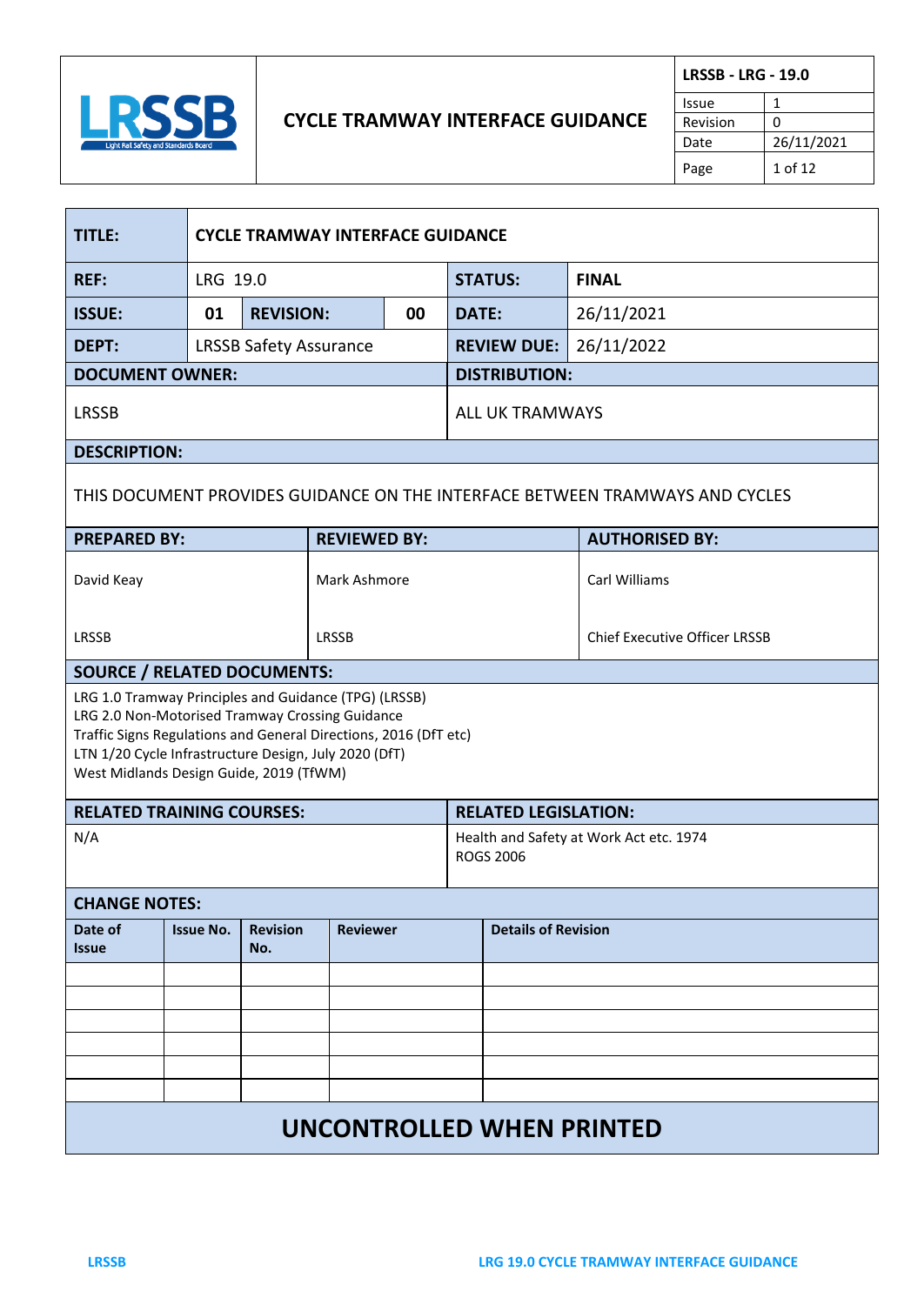

# **LRSSB**

# **DOCUMENT CODE: LRG 19.0**

# **CYCLE TRAMWAY INTERFACE GUIDANCE**

# **CONTENTS**

| 1. | <b>Introduction</b>         |
|----|-----------------------------|
| 2. | <b>Scope</b>                |
| 3. | <b>Design Principles</b>    |
| 4. | <b>Types of Interface</b>   |
|    | <b>Other Considerations</b> |

# **Tables**

| Table A | <b>Terms</b> |
|---------|--------------|
| _       |              |

**Table B Abbreviations**

## **Figures**

| Figure 3.1 | <b>Example Cycle Let Up</b>                             |
|------------|---------------------------------------------------------|
| Figure 4.1 | <b>Tramway Crossing</b>                                 |
| Figure 4.2 | <b>Concept of Crossing Arrangements of Road / Cycle</b> |
|            | Track / Footway / Tram Track                            |
| Figure 4.3 | <b>Cycle Bypass at Tramstop</b>                         |
| Figure 5.1 | <b>Cycle Skid Risk Signage</b>                          |
| Figure 5.2 | <b>Tram Track Information Board</b>                     |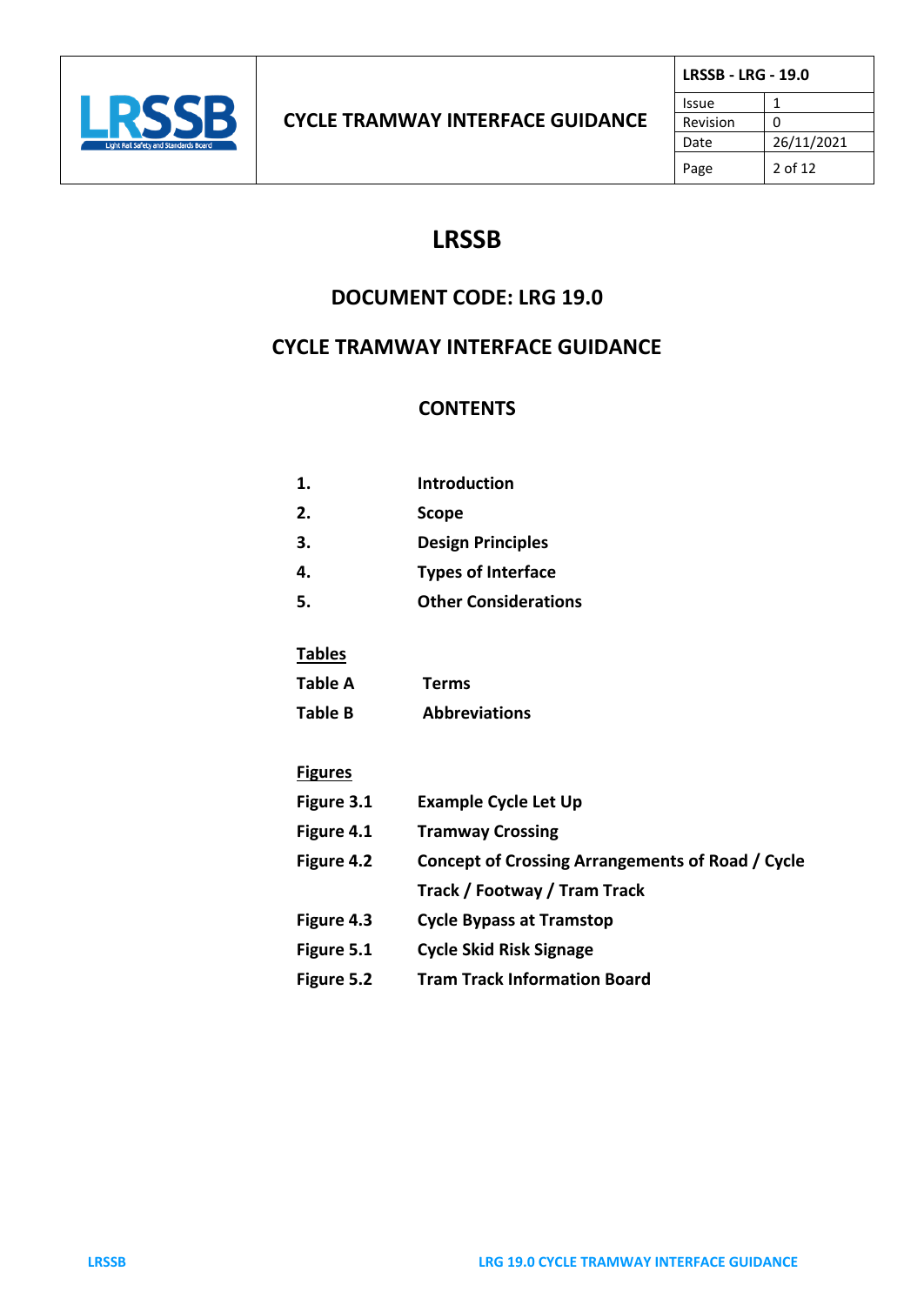

| <b>LRSSB - LRG - 19.0</b> |            |
|---------------------------|------------|
| Issue                     |            |
| Revision                  | O          |
| Date                      | 26/11/2021 |
| Page                      | 3 of 12    |

#### **TERMS AND ABBREVIATIONS**

#### **Table A – Terms**

| <b>Term</b>                                                                                           | <b>Definition</b>                                                                                                                                                                |
|-------------------------------------------------------------------------------------------------------|----------------------------------------------------------------------------------------------------------------------------------------------------------------------------------|
| <b>Cycleway Let Up</b>                                                                                | A design to provide a safe route for a cyclist to leave a<br>section of highway shared with trams before, for<br>example, a narrow section of road or tramstop.                  |
| Line of Sight                                                                                         | Operating mode where a tram should be able to stop before a<br>reasonably visible stationary obstruction ahead, from the intended<br>speed of operation using the service brake. |
| <b>Transport and Works Act Order (or</b><br><b>Transport and Works (Scotland) Act</b><br>Order (TWAO) | Statutory process for attaining Powers to build operate and<br>maintain a tramway / Light Rail system.                                                                           |

## **Table B – Abbreviations**

| <b>Term</b>  | <b>Definition</b>                      |
|--------------|----------------------------------------|
| <b>DfT</b>   | Department for Transport               |
| <b>LRSSB</b> | Light Rail Safety Standards Board      |
| <b>LTN</b>   | <b>Local Transport Note</b>            |
| <b>TfWM</b>  | <b>Transport for West Midlands</b>     |
| <b>TPG</b>   | <b>Tramway Principles and Guidance</b> |
| <b>TWAO</b>  | <b>Transport and Works Act Order</b>   |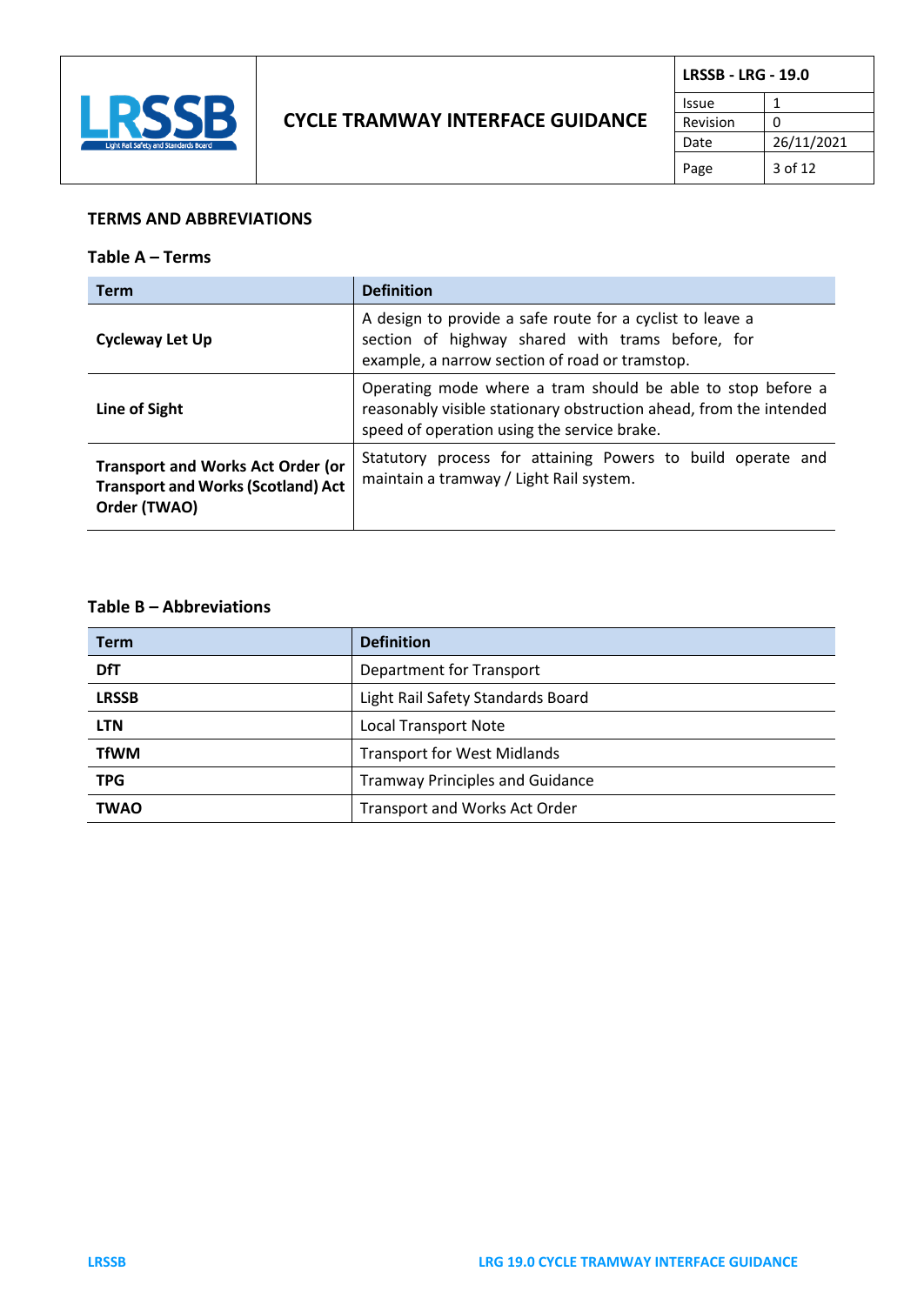

| <b>LRSSB - LRG - 19.0</b> |            |
|---------------------------|------------|
| Issue                     |            |
| Revision                  | ŋ          |
| Date                      | 26/11/2021 |
| Page                      | 4 of 12    |

## **1. Introduction**

- 1.1. This guidance supports the high level principles set out in LRG 1.0 Tramway Principles and Guidance (TPG) published by the Light Rail Safety Standards Board (LRSSB).
- 1.2. This document provides high level guidance in relation to the interface between cycles and the tramway for those delegated this responsibility in relation to UK tramways (Light Rail systems) based on 'line-of-sight' operations only. As with all guidance, this document is not prescriptive and is intended to give advice not to set a mandatory industry standard. Much of this guidance is based on the experience gained from existing UK Tramways and from published documents from other tramways worldwide.
- 1.3. This guidance is not intended to be applied retrospectively to existing tramways. However, owners and operators should consider and assess any implementation of this guidance and / or any subsequent revision, to ensure continual improvement, so far as is reasonably practicable such as when undertaking track renewal schemes.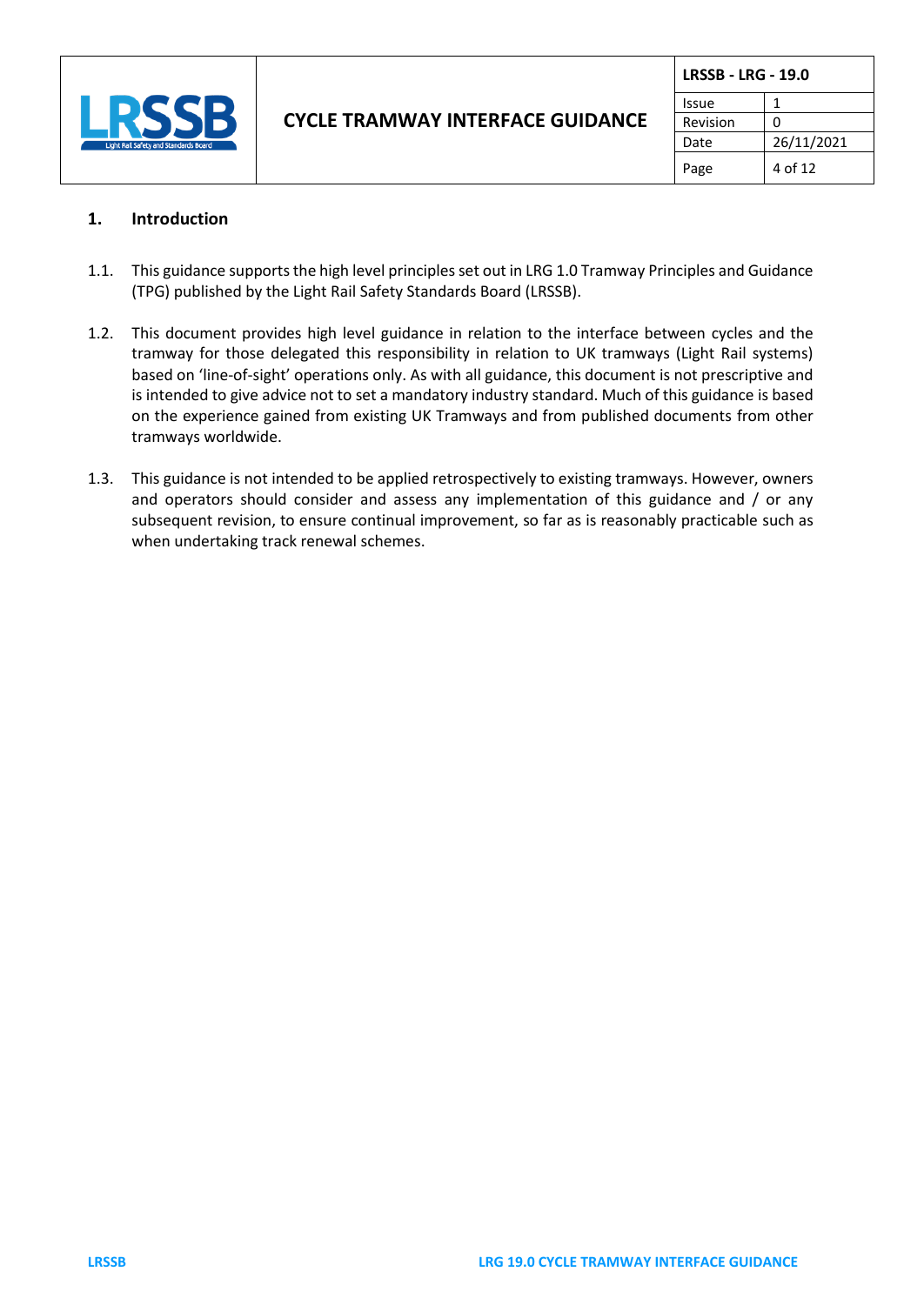

| <b>LRSSB - LRG - 19.0</b> |            |
|---------------------------|------------|
| Issue                     |            |
| Revision                  | 0          |
| Date                      | 26/11/2021 |
| Page                      | 5 of 12    |

## **2. Scope**

- 2.1. Cycle usage is increasing in towns and cities as part of a move towards more active travel. It is therefore important that tramways are designed in such a way to safely integrate cycling for all ages and abilities as part of an holistic transport scheme promoted by the local transport authorities and central government policy.
- 2.2. When developing a new tramway scheme, *r*eserving sufficient land to enable an optimised interface between cycles and tramways should be a significant factor in its design. Cycle provision along the tramway route should be considered during scheme development, and from early design of the tramway prior to any application for a Transport and Works Act Order (TWAO)<sup>1</sup>. Any additional land and Powers required to safely accommodate cycles can then be sought within the TWAO.
- 2.3. When designing a tramway, cycles should be considered as non-motorised vehicles rather than pedestrians with a bike.
- 2.4. Various guidance already exists both nationally and at regional transport level with regards to the design of cycle provision. General guidance on cycle issues is found in DfT Local Transport Note LTN 1/20: Cycle Infrastructure Design (July 2020)<sup>2</sup>.
- 2.5. In addition, Transport for West Midlands (TfWM) has produced extensive guidance on cycling and its integration into the public realm: West Midlands Cycle Design Guidance 2019. Appendix C of this document is particuarly relevant for tramways.<sup>3</sup>
- 2.6. The purpose of this LRSSB guidance document isto supplement existing guidance in respect of cycle interaction with the tramway and it should be read in conjunction with the general guidance provided in LRG 1.0 TPG and LRG 2.0 Non-Motorised Tramway Crossing Guidance.

<sup>1</sup> The means by which statutory Powers to build, operate and maintain a tramway are provided.

<sup>2</sup> https://assets.publishing.service.gov.uk/government/uploads/system/uploads/attachment\_data/file/951074/cycleinfrastructure-design-ltn-1-20.pdf

<sup>3</sup> https://corporate.tfwm.org.uk/media/2713/2019-07-15-wm-guidance-wcovers.pdf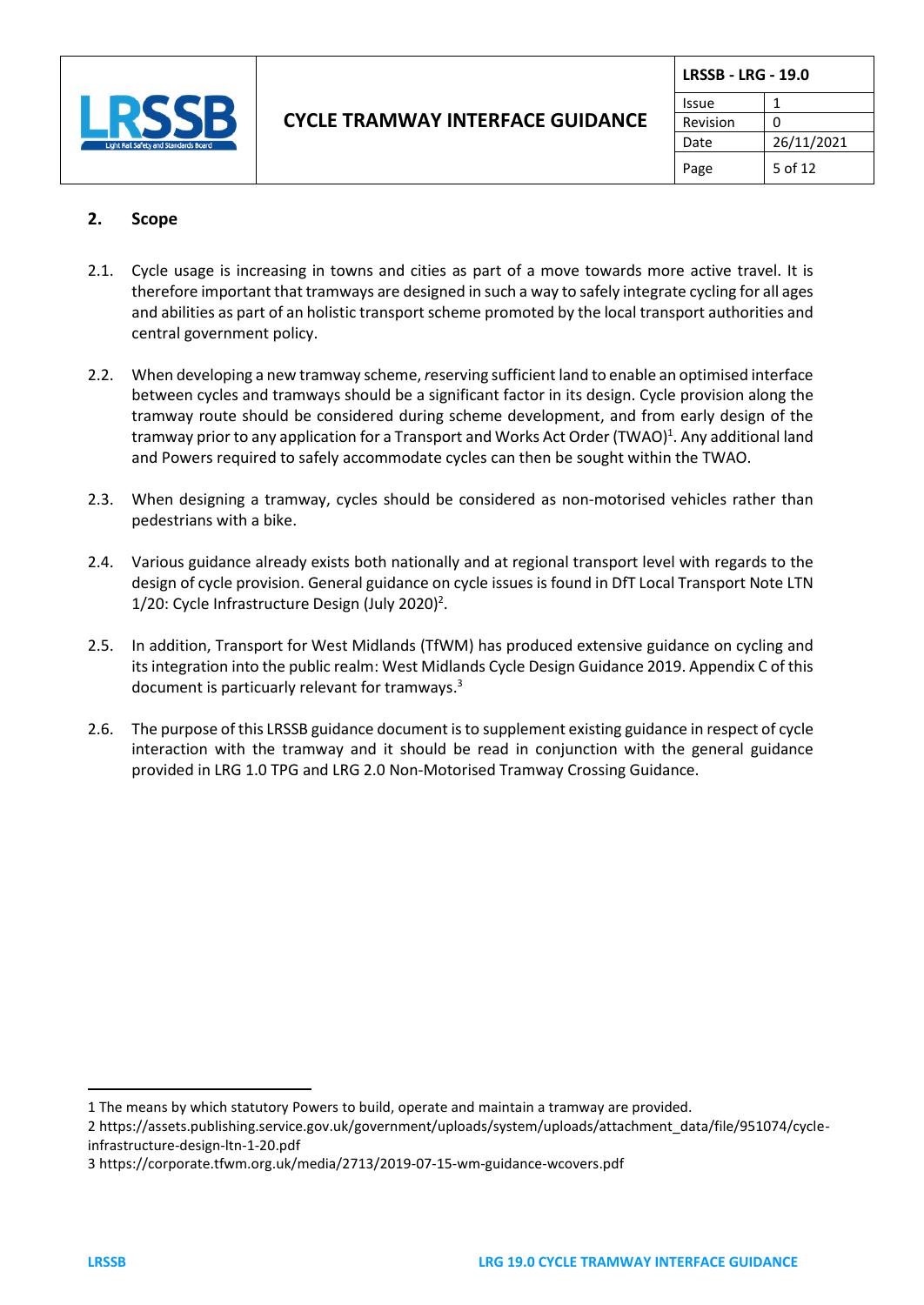

| <b>LRSSB - LRG - 19.0</b> |            |
|---------------------------|------------|
| Issue                     |            |
| Revision                  | n          |
| Date                      | 26/11/2021 |
| Page                      | 6 of 12    |

## **3. Design Principles**

- 3.1. Early tramway design should aim to segregate cycles from trams as far as practicable to minimise interfaces between tramways and cycles. Careful design is also required in the scenario where cycleways are added to an existing tramway system. Cycle routes can be achieved in a number of ways depending on space and powers available.
- 3.2. Minimising the interaction between cycles and trams can be achieved through segregation of the tramway from the highway, or provision of segregated cycleways remote from highway and tramway. However, cycle routes in whichever form should be as direct as possible and not take users on an indirect route that is likely to result in the facility not being used, and cyclists potentially choosing to stay on the tramway and being exposed to the risk the facility is trying to mitigate.
- 3.3. Early liaison with the relevant Highway Authority (or Authorities) is advised at the start of the development of any scheme to ensure that, where applicable, the individual Highway Authority specify any policies they may have and can provide any guidance or information including any relevant stakeholder groups.
- 3.4. Local cycling and active travel groups may also provide useful information in relation to local cycle routes and relative demand. This may include finding the most practicable effective cycle route solutions for the tramway route under development.
- 3.5. A hierarchy of provision should be agreed with relevant stakeholders at an early stage in the design process. Such a hierarchy could include segregated cycleways, cycleways shared with pedestrians and shared carriageways etc.
- 3.6. Cycle measures should not be limited to just addressing problems associated with the interface between the tramway and cycling at a specific location. A holistic 'continuous route' approach should be taken to ensure that any cycling provision proposed integrates fully with new and existing cycling provision within the corridor as a whole, rather than a series of disjointed measures directly related to the tramway.
- 3.7. Cycle provision including alternative routes should follow the continuous route concept if practicable. With careful design of cycle infrastructure it is possible to create a route where the cyclist is forced to make a conscious decision to ignore designated cycle routes provided. An example of a good practice solution of a 'cycleway let up' is shown in Figure 3.1 (Source: DfT Local Transport Note LTN 1/20: Cycle Infrastructure Design (July 2020)).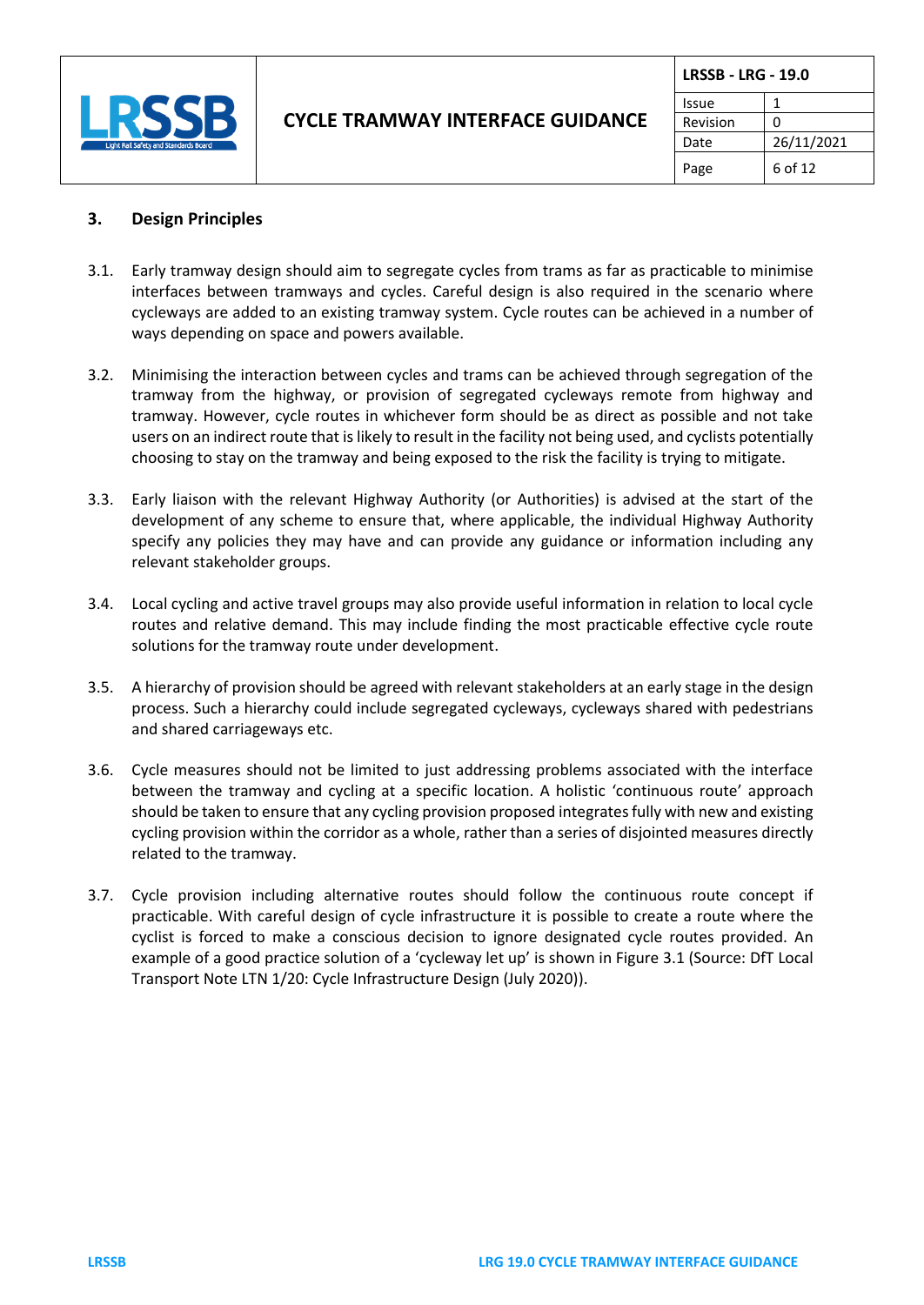

# **CYCLE TRAMWAY INTERFACE GUIDANCE**

| <b>LRSSB - LRG - 19.0</b> |            |  |
|---------------------------|------------|--|
| Issue                     | 1          |  |
| Revision                  | 0          |  |
| Date                      | 26/11/2021 |  |
| Page                      | 7 of 12    |  |

#### Figure 3.1: Example Cycle Let Up



- 3.8. If cycles and trams have no option but to share the same highway alignment, then there should be appropriate facilities for cycles to make safe crossing movements across the rails and to traverse junctions, tramstops and pedestrians crossings.
- 3.9. Crossing points should have adequate visibility of approaching trams, and be provided with signage, surface markings, crossing controls, lighting etc. as appropriate to the specific requirements of the location.
- 3.10. The minimum desirable crossing angle for a cycle over a track should be 60 degrees as experience from tramway systems has shown that falls from cycles due to greasy rail head or being trapped in the groove significantly increase at lower angles. Refer to the next section for further information.
- 3.11. Any cycle route that is provided or actively promoted to avoid cycles crossing tram tracks at unacceptable angles should be intuitive. Ideally it should not involve a significant increase in cycle journey time or any sudden turns or movements, and should require minimal sign posting. The use of complicated 'map' type signage should be avoided, and instead there should be a reliance on providing appropriate infrastructure to clearly denote the cycle route. The use of kerbing and coloured surfacing can be introduced to define a safe route.
- 3.12. Depending on visibility and speeds of approach on both the tramway and cycleway, it may be necessary to provide chicane barriers on the cycleway at the crossing point to slow cyclists and ensure that they turn to view approaching trams. See LRG 2.0 for further information.
- 3.13. There are a number of tramway systems around the world that have experimented with groove infills to prevent bicycle wheels becoming trapped. However, no proprietary system has yet been considered successful or safe for use on tramways.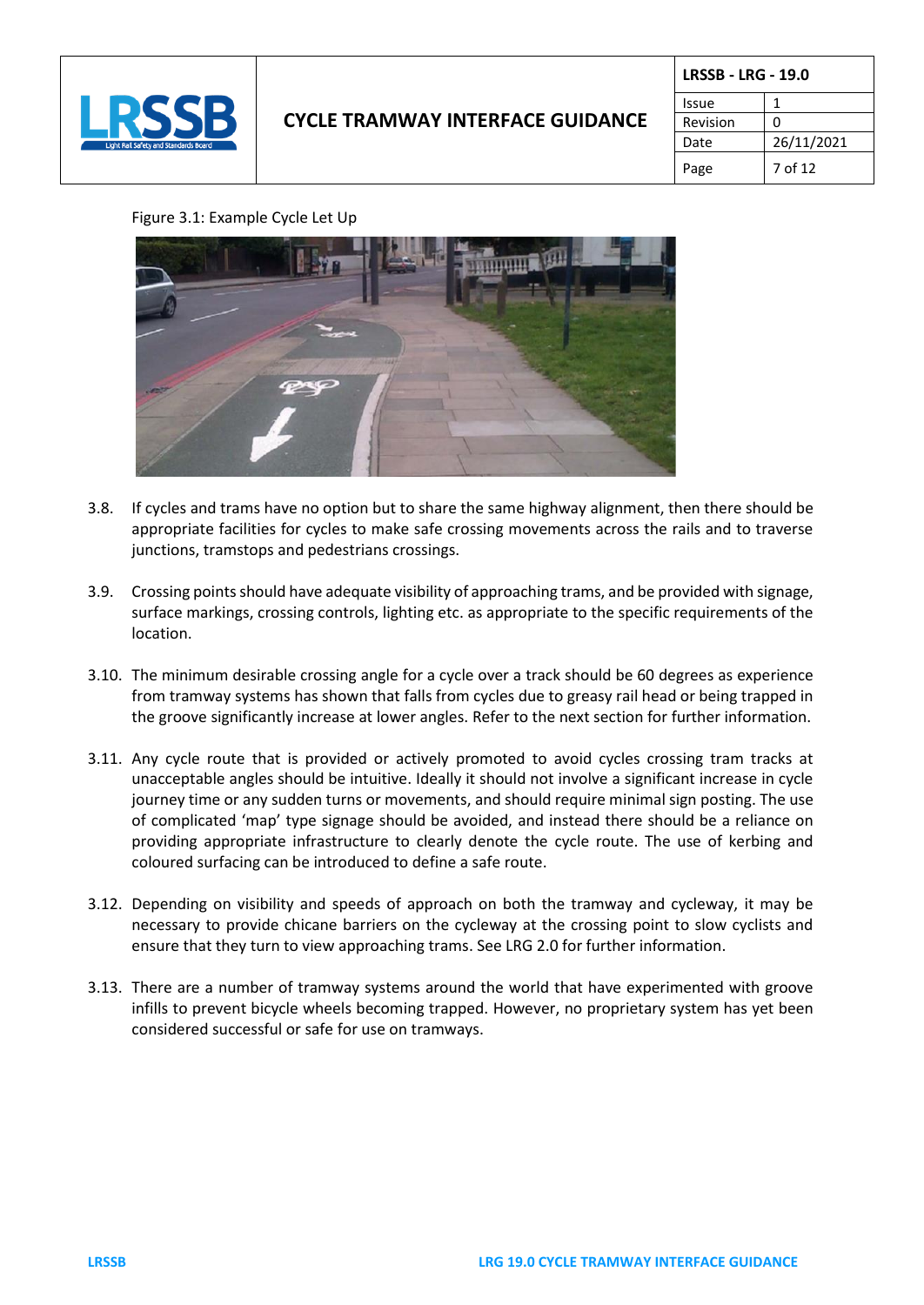

|          | <b>LRSSB - LRG - 19.0</b> |  |
|----------|---------------------------|--|
| Issue    |                           |  |
| Revision |                           |  |
| Date     | 26/11/2021                |  |
| Page     | 8 of 12                   |  |

#### **4. Types of Interface**

#### **Track Crossing Points**

- 4.1. Where it is necessary to provide a facility for cycles to cross tram tracks, intersections should be, as far as possible, at right angles to the tracks. Where there is no opportunity to provide a crossing angle that is greater than 60º alternative crossing layouts and other measures that mitigate the risks faced by cyclists when crossing at shallow angles should be considered to ensure the safety of cyclists.
- 4.2. If there is no reasonable design solution to avoiding crossing at shallow angles, consideration should be given to coloured lanes and / or patches providing sufficient contrast with surrounding paving to increase visibility in poor weather and poor light conditions, as illustrated in Figure 4.1 below (Source: West Midlands Cycle Design Guidance 2019 (TfWM)).

Figure 4.1: Tramway Crossing



#### **Parallel Street Running**

- 4.3. Where practicable, a cycle route adjacent to the tramway should be wholly outside of the tramway path with clear demarkation to guide cyclists from straying into the tramway path. Utilising DfT cycle design standards should provide a width that ensures cyclists keep within the cycle space provided and enable a tram to pass a cyclist within a safe distance.
- 4.4. In constrained environments where specific cycle provision cannot be accommodated (for example, city centres), the clearance between kerb and the nearest rail should be an absolute minimum of 1000 mm. Where practicable, any obstacles must be removed from that area, for example using kerb drainage rather than in-carriageway drainage.
- 4.5. The above minimum clearance is intended to provide a clear route for cyclists and combined with the removal of obstacles from that area, reduces the likelihood of sudden movements by cyclists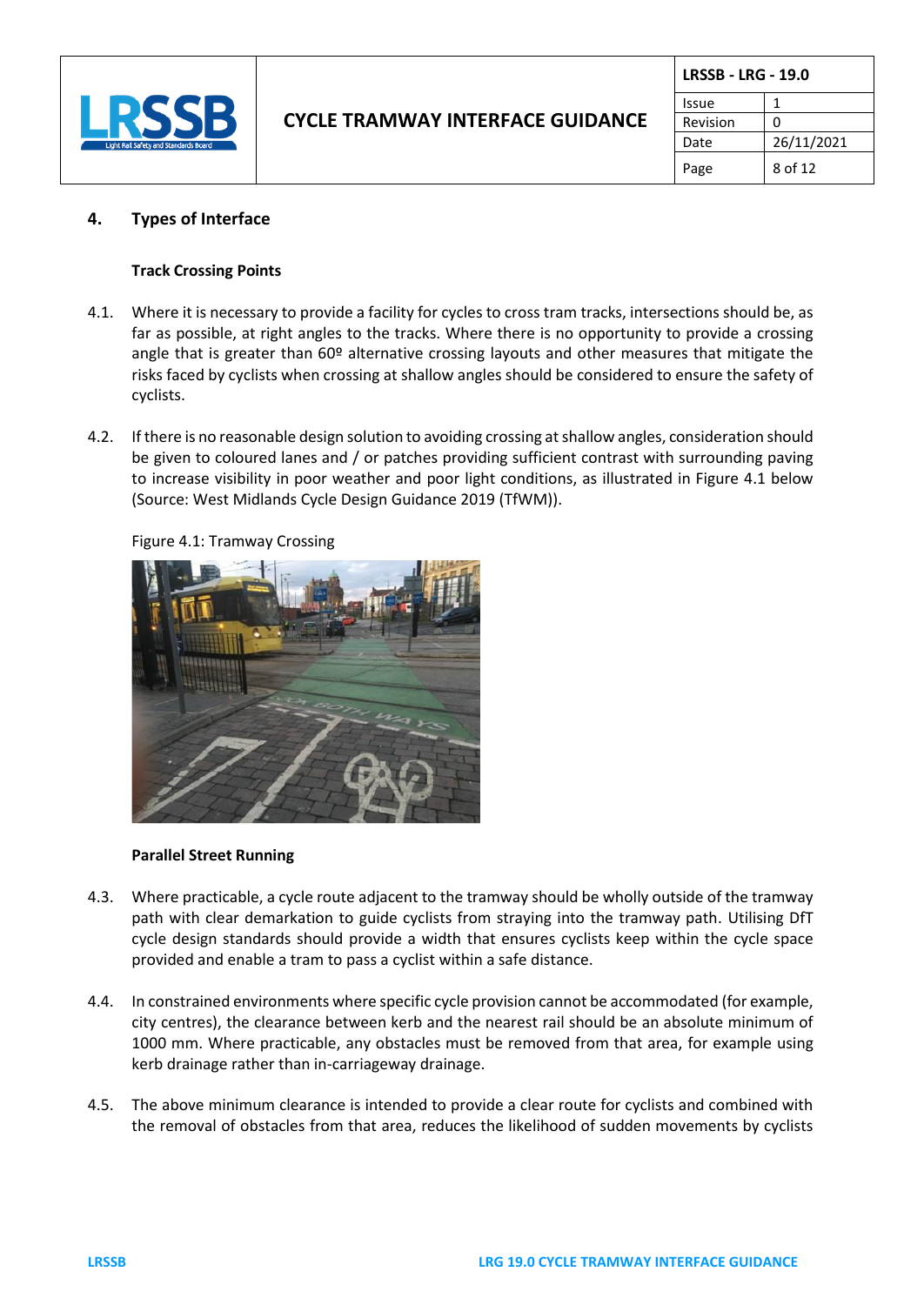

|          | <b>LRSSB - LRG - 19.0</b> |  |
|----------|---------------------------|--|
| Issue    |                           |  |
| Revision | n                         |  |
| Date     | 26/11/2021                |  |
| Page     | 9 of 12                   |  |

towards the tramway. This minimum clearance distance is not intended to provide clearances for trams to pass cyclists.

- 4.6. Additional provision may need to be made for cycles seeking to turn right when crossing in front or behind a tram, in order to provide a facility where they avoid crossing the tracks at shallow angles.
- 4.7. Whilst wider cycle lanes are beneficial, it should be noted that there is a risk that they could lead to unauthorised parking within the lane that obstructs the cycle provision and may require a cyclist to cycle into the tramway, (as well as potentially obstructing the passage of a tram). To mitigate this, deterrent measures could be put in place in consultation with the Local Highway Authority, for example, through appropriate Traffic Regulation Orders. This is also something to consider when designing the scheme to ensure that appropriate powers (and land) is sought within any TWAO.

#### **Good Practice Solutions**

- 4.8. Good practice example solutions have been provided below for consideration by any designer for various common cycle / tramway interface scenarios.
- 4.9. Figure 4.2 below illustrates an arrangement where a safe cycle path is identified through the junction. In designing such an arrangement, consideration should be given to separate cycle traffic signals in preference to toucans if practicable (Source: West Midlands Cycle Design Guidance 2019 (TfWM)).

Figure 4.2 Concept of Crossing Arrangements of Road / Cycle Track / Footway / Tram Track



#### **Tramstop Bypass Lanes**

4.10. Tramstop bypass lanes can be considered. However, whilst the track interface is avoided by installing the bypass lane (for example where there are side platforms), there needs to be appropriate mitigation of any potential safety risks associated with the additional pedestrian / cycle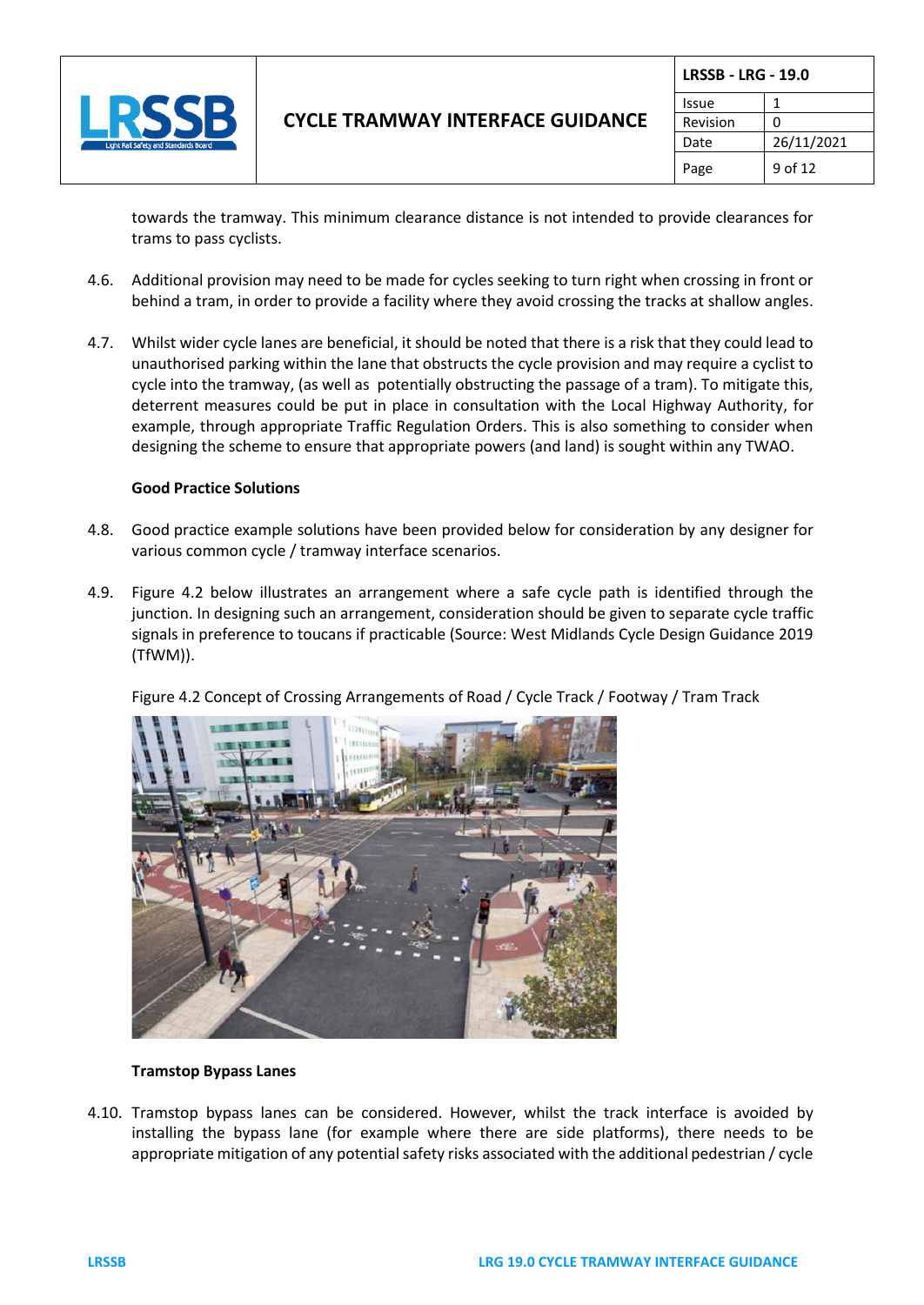

# **CYCLE TRAMWAY INTERFACE GUIDANCE**

| <b>LRSSB - LRG - 19.0</b> |            |
|---------------------------|------------|
| Issue                     |            |
| Revision                  | O          |
| Date                      | 26/11/2021 |
| Page                      | 10 of 12   |

interface this may introduce. Therefore, this needs to be carefully considered by designers. Figure 4.3 below provides an illustration of such a facility (Source: West Midlands Cycle Design Guidance 2019 (TfWM)).

Figure 4.3 Cycle Bypass at Tramstop



- 4.11. All reasonable design effort should be given to providing a continuous cycle lane. Where there are discontinuities in cycle lanes due to the presence of tramstops, experience from UK tramways shows that there is likely to be misuse or misunderstanding by cyclists who following their desire lines even where this leads them to crossing rails at shallow angles.
- 4.12. Particular care should be taken to avoid pinch points in the cycle lanes.
- 4.13. On long, steep routes and on the approach to tramstops it is better to divert cyclists off the carriageway and give safe alternative provision.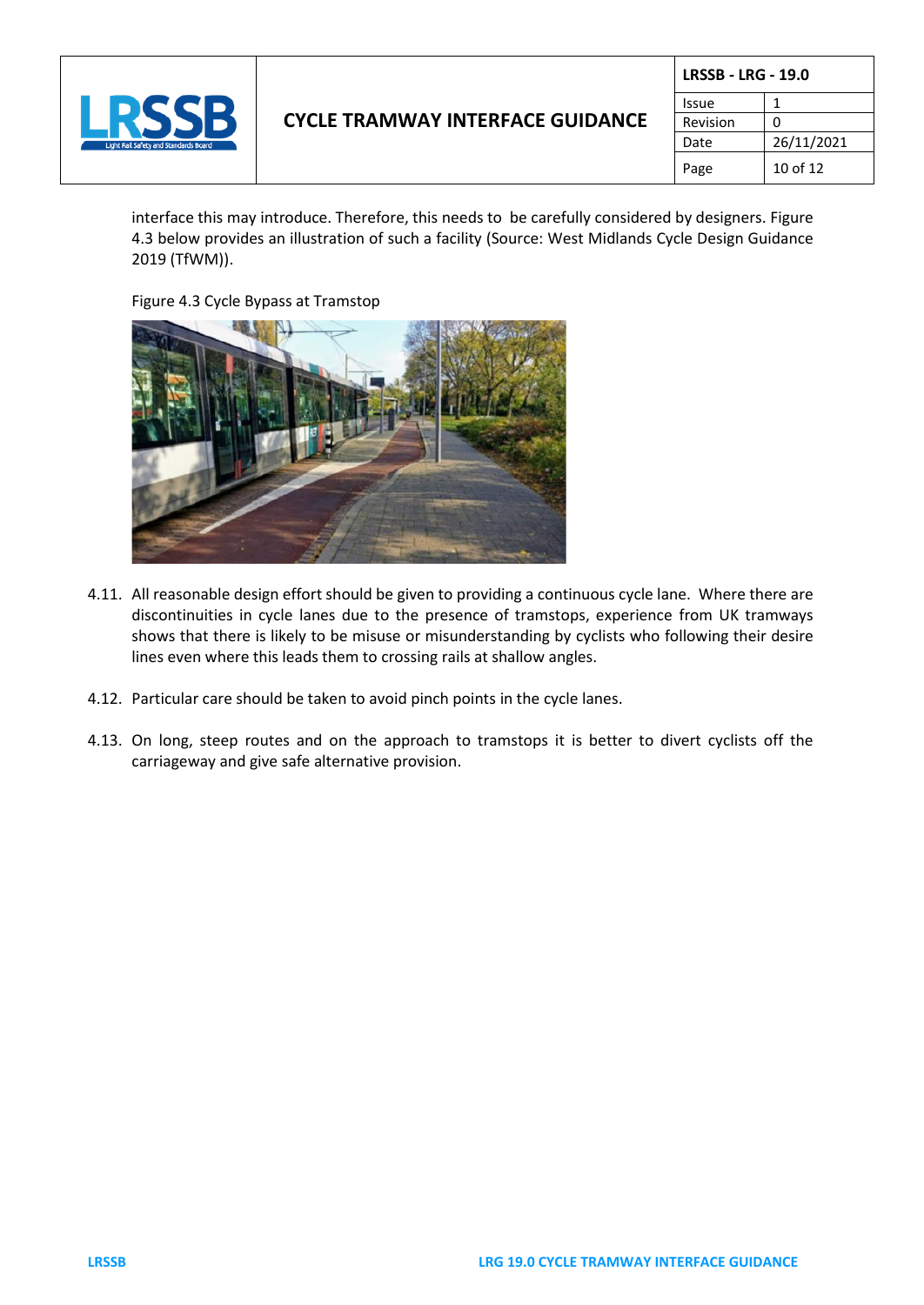

|          | <b>LRSSB - LRG - 19.0</b> |  |
|----------|---------------------------|--|
| Issue    | 1                         |  |
| Revision | O                         |  |
| Date     | 26/11/2021                |  |
| Page     | 11 of 12                  |  |

## **5. Other Considerations**

- 5.1. The impact of rail head friction and skid resistance of sealants adjacent to the rail must be considered in order to reduce the chances of cycle wheels slipping on the rails.
- 5.2. Good quality lighting needs to be provided to allow the cycleways to be used by all users at all times of day and night.
- 5.3. Any cycle parking should be provided as close as possible to the tramstop platform as possible, with good lighting and passing surveillance. The cycle parking also needs to provide facilities for nonstandard bikes (i.e. tricycles, bikes with panniers etc). Level access should be provided where possible.
- 5.4. The inclusion of a "cycle skid risk" sign should be considered along tramways as shown below in Figure 5.1. If not already obtained, authorisation for the use of such signage will need to be acquired, since this is not a sign prescribed in the Traffic Signs Regulations and General Directions 2016<sup>4</sup> .

Figure 5.1 – Cycle Skid Risk Signage



5.5. Some UK networks already use the above signage, however the accompanying information board can vary as shown in Figure 5.2 (below) to specify 'Tram Tracks'. If not already obtained, authorisation for the use of such signage will need to be acquired, since this is not a sign prescribed in the Traffic Signs Regulations and General Directions 2016.

<sup>4</sup>

https://assets.publishing.service.gov.uk/government/uploads/system/uploads/attachment\_data/file/916837/TSRGD\_2 016\_circular\_document.pdf